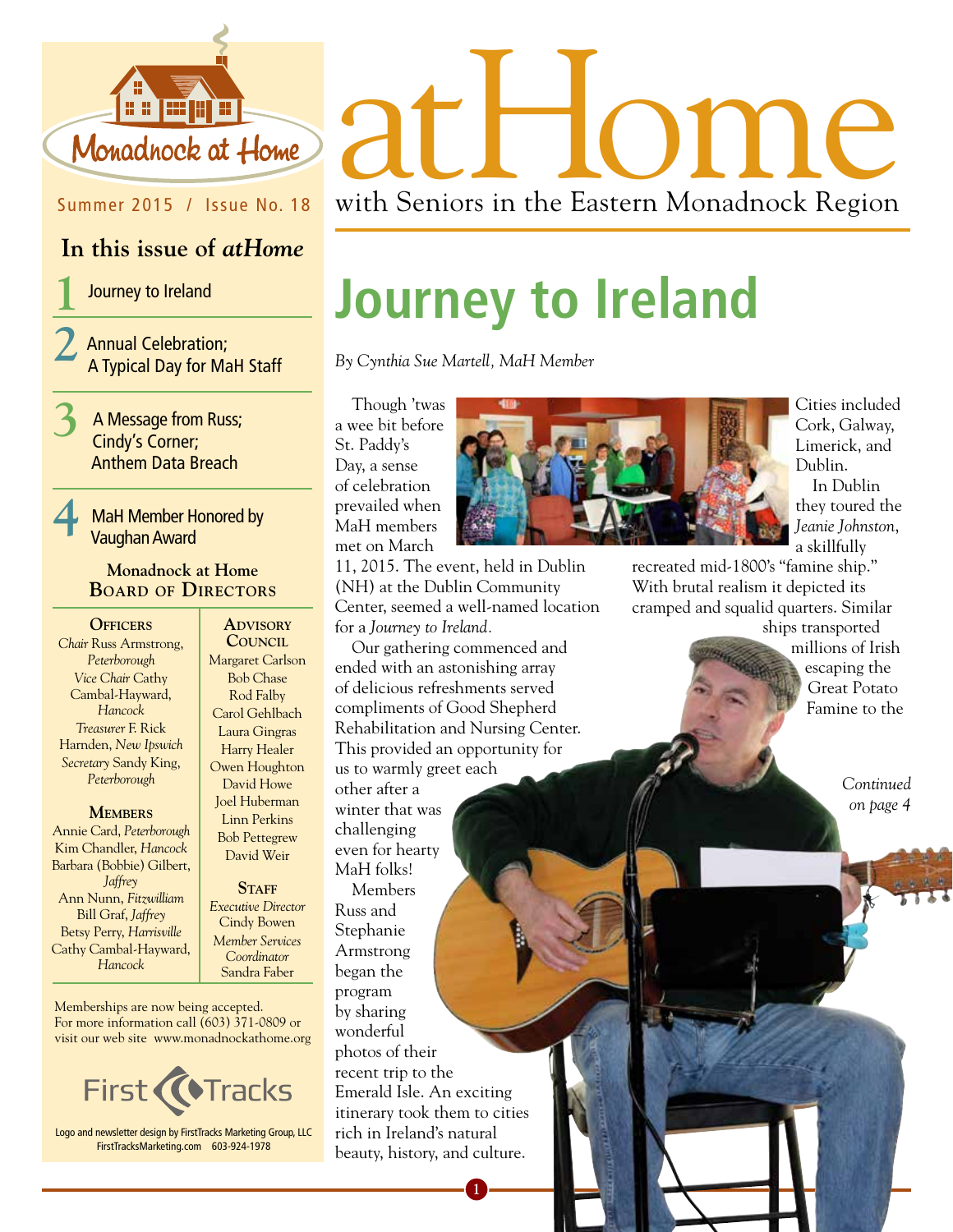# **Annual Celebration** *By Sandy King, MaH Board Member*

*Executive Director Cindy with Volunteer Committee* 

*Chair Bill Graf*

*Member sing-along*

On May 27th we celebrated our 5th annual meeting, which was held at the Peterborough Players and catered by Sunflower's Restaurant. After an hour of socializing and munching on delicious appetizers, we began our business meeting to review the highlights of the past

fiscal year, present next year's budget/fundraising needs, and vote on renewing several Board member's terms. We also recognized our volunteers for their commitment to serve our members.

Following the business portion of the meeting, we raffled off a beautiful bouquet of flowers, expertly arranged by member Eleanor McQueen.

To end the meeting, we had a

delightful sing-along that included songs containing the word "home" such as the "Star Spangled Banner" and "Take Me Home Country Roads" by John Denver. Member Cynthia Healer created the singing portion of the program and played piano while singers Owen and Norma Houghton as well as Carol Naas led us in singing.

What a happy way to celebrate the end of the current fiscal year as we look forward to beginning year six!

# **A Typical Day for MaH Staff**

Answering the phone is one of many important things our Executive Director, Cindy, and Member Services Coordinator,

Sandra, do within the course of their day. Other tasks include home visits to members, helping various committees and much, much more. For example, staff helps the Program Committee define and advertise our member programs, works with the Development Committee to raise funds, and lends a hand to the Governance Committee in nominating new Board members. Staff also attends various community meetings to maintain and forge new relationships with area agencies such as Monadnock Community Hospital, Home, Healthcare, Hospice and Community Services, Good Shepherd Rehabilitation and Nursing Center, Red Cross, Contoocook Valley Transportation Company, etc.



*Sandra Faber receiving member calls*

**2**

request. Busiest days for phone calls coming in are generally Monday mornings and Friday afternoons. Our members are

> top priority to us and we do our best to address all requests as quickly as possible. During the past year, a total of 350 calls came in. More than 60% of these requests were handled by volunteers primarily for transportation to medical appointments. Other requests included handyman help and computer assistance.

For transportation needs, we request a five-day notice, but understand that in some cases, this is not possible. Also, please keep in mind that if you have a medical emergency, you should call 911 immediately. We are poised to address follow-up needs once the emergency has been handled. In addition, do keep in mind that our office hours for taking member calls

However, all activity halts when a member calls with a

are Monday through Friday, 9 am to 5 pm.  $\blacksquare$ 

*Left to right: Norma and Owen Houghton, Carol Naas and Cynthia Healer*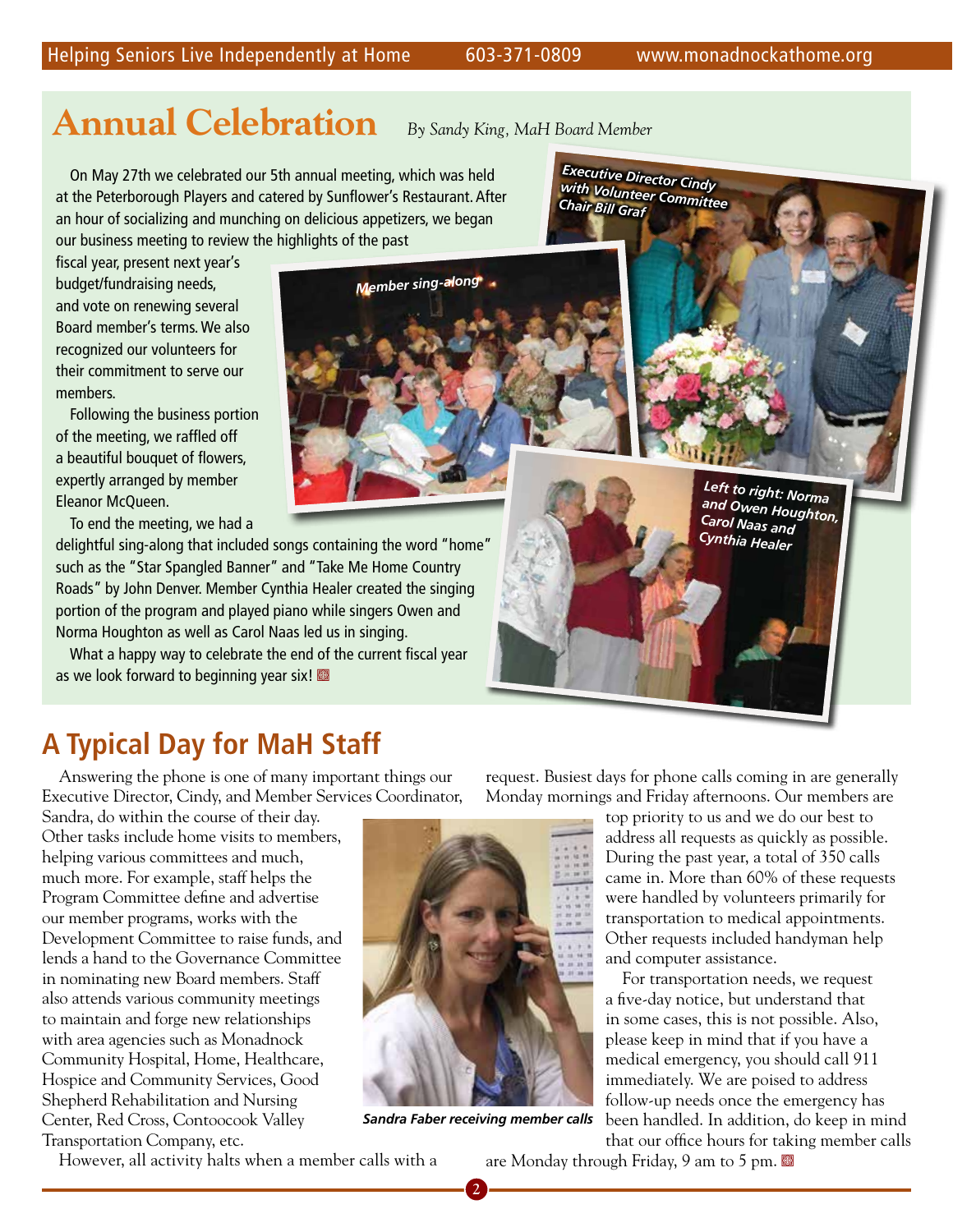# **A Message from Our New Chair, Russ Armstrong**

I am very honored to be both a member of Monadnock at Home and to be elected as the Chair of the Board. As a relative "newbie" to the organization, I am most thankful to our Executive Director Cindy Bowen, to my predecessor Rick Harnden, and to the rest of the Board for their diligence, encouragement, and patience as I come up to speed on making our Village such a wonderful part of our communities.

Hailing from Swanzey, my road to Monadnock at Home actually started with

a "blind date" with Stephanie (Kereazis) who is now my wife of 48 years. We left Peterborough when I entered

the Air Force, thinking we might not return.

Fast forward to 2010 and I was serving on the New Hampshire State Committee on Aging. We were following the development of a NORC (naturally occurring retirement



*By Cindy Bowen, Executive Director* 

Hello everyone and welcome to the summer 2015 issue of *at Home*! Monadnock at Home's 5<sup>th</sup> Annual Celebration on May 27<sup>th</sup> at the Peterborough Players was a success! It was wonderful to have such a great turnout to reflect upon all that MaH has accomplished in its first five years of operation. The sing-along led by MaH members Cynthia Healer on piano and vocals by Owen and Norma Houghton and Carol Naas was a fun way to end the celebration. Many thanks to all who helped make this a great event! Be sure to check out the celebration photos in this newsletter!

The Monadnock at Home staff and members have been busy preparing for summer! In addition to the June trip we took to the American Textile Museum in Lowell, MA, we have planned another trip for July 23. We'll be visiting the Fells Historic Estate and Gardens on Lake Sunapee. The Fells is the former lakeside summer home of American writer and diplomat John M.



community), the forerunner of the Village concept, at Beacon Hill in Boston. When the arrival of our grandchildren resulted in a move back to Peterborough, Owen Houghton approached me saying "have I got a deal for you!" He did, and here I am!

As I have immersed myself in the operations of Monadnock at Home, I have been exceedingly impressed with the friendly family model of our Village and the professionalism of our Executive Director, her staff, and our volunteers. Our Board of Directors is dedicated to the independence and well-being of our members – we are here to serve

you. We will continue to welcome suggestions and advice from our members and our advisory council in meeting our goals. I hope to be able to personally meet all of you in the near future.



# **Anthem (Blue Cross–Blue Shield) Data Breach**

## *By Rick Harnden, Treasurer*

To assist the millions of healthcare subscribers whose data was comprised by a severe "hacking incident" several months ago, Anthem is offering free, two-year enrollment for identity-theft mitigation, in a product provided by the independent company ALLClear Pro. Monadnock at Home (MaH) has already helped over a dozen members sign up for this program. If you had an Anthem policy in the past decade and haven't yet signed up, please give MaH a call at 603-371-0809.

Enrollment in the plan is best done via the telephone and takes only five or ten minutes. A MaH volunteer will call you to explain the process and then "talk you through" a 3-way phone call to sign up with the ALLClear Pro representatives. All affected family members can be enrolled with a single phone call.

## Hay. Our visit will

include a guided tour of the extensive gardens followed by lunch on the veranda of the estate overlooking Lake

Sunapee. After lunch, we will also enjoy a guided tour of this 1891 Colonial Revival, 22-room home. If you are interested and have not yet registered or would like more details, please give me a call soon at 603- 371-0809 to reserve your spot!

Please keep in mind that the Monadnock at Home office hours are **Monday-Friday, 9 am -5 pm.** You can rest assured that anytime you call MaH, your call will be returned within 24 hours or less. In the event of an emergency, please call **911**. Monadnock at Home staff will be available to assist you after any such occurrence has been addressed by the appropriate emergency/medical professionals. Our members' safety is of the utmost importance to MaH!

I hope this issue of *at Home* finds you healthy and safe! Happy Summer!

**3**